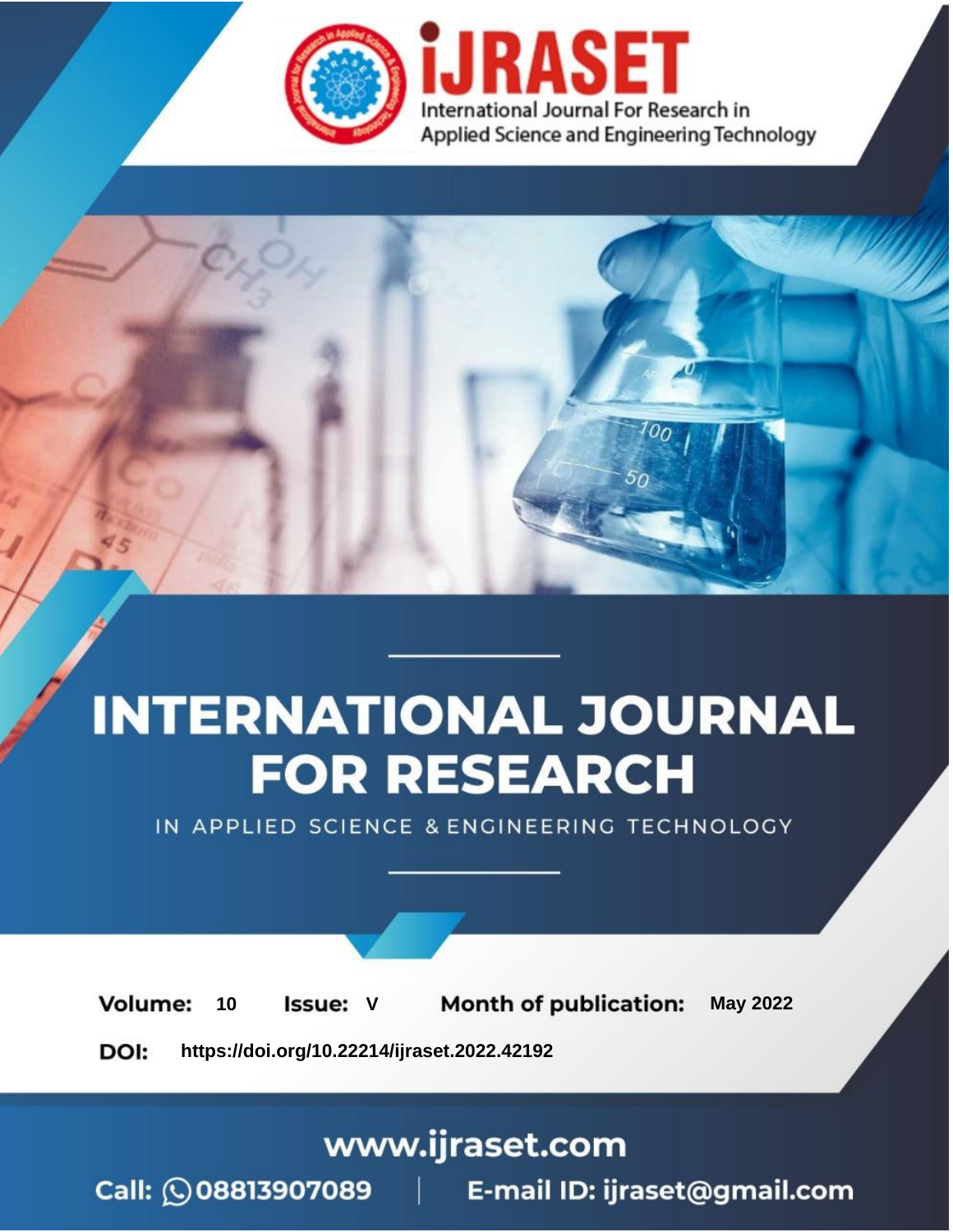

### **A Review of the Economic Growth of Start-Up and Older Companies in India From 2011-2021**

Rumi Brahma

*Gossaigaon College, Gossaigaon*

*Abstract: The government of India characterizes a startup as an element under seven years youthful with a yearly turnover of under 250 million rupees and settled in India. The Startup India driven by the country's Department of Industrial Policy and Promotion helps construct a positive, powerful biological system in the nation, transforming business thoughts into a reality for a prospering startup climate. States and associations domains the nation over presented startup arrangements following the public authority's drive. In the case of traditional and older companies in India, there is a sudden urge for these companies to adapt to the changing market environment to tackle this situation in a good manner. In this paper, we reviewed the various studies done on the economic growth of the Indian startups and older companies in India in the last decade. From this, it was clear that there is a sudden emergence of individual entrepreneurship among the youngsters of India. This indicates that the startup culture in India is booming in this period which can play a vital role in the emerging Indian economy and also in the global markets.* 

*Keywords: Economic growth, Startups, older companies. 2011-2021*

#### **I. INTRODUCTION**

For the beyond 25 years, India's economy has developed at a typical pace of almost 6% yearly (Ahmed, et al., 2016). The broadly embraced contention that this development speed increase results from the Indian state's reception of a supportive market procedure is insufficient for two reasons: the higher development rate started an entire 10 years before the changing 2reforms in 1991, and post-1991 modern development has not sped up. All things being equal, India's economy has developed energetically because the Indian state has focused on development since around 1980, and gradually embraced Indian capital as its vitally managing partner. This business development methodology is probably going to have unfriendly distributional and political results. Starting around 2000, development has arrived at the midpoint of around 7% each year, up from a yearly normal of 4½ % over the past forty years (Gregova & Dengov. 2016).

To some extent, this improvement mirrors a progression of financial changes that have fundamentally opened up the economy and energized ventures. Accordingly, India's economy is currently the fourth biggest on the planet, representing almost 5% of worldwide GDP. The construction of the Indian economy contrasts in a few significant regards with that of generally other creating economies. Specifically, the administration area of the economy is bigger than in other nations with comparative degrees of per capita payments. India's industrialization has happened all the more bit by bit, with a significant part of the decrease in farming's portion of GDP being consumed by the administration area (Thomas, et al., 2019). And also, the emergence of numerous startups in India is playing a vital role in increasing the productivity of the Indian economy.

The Government's Action Plan will assist with speeding up the development of Startups all through India, across exceptionally significant areas - in Tier 1, 2, and 3 urban areas, including semi-metropolitan and rustic regions - and incorporates advancing business among SCs/STs and women networks. Startup India is tied in with making thriving in India. Numerous venturesome individuals who fantasize about going into business miss the mark on assets to do as such (Bindal, et al., 2018). Therefore, their thoughts, ability, and capacities stay undiscovered - and the nation misses out on abundance creation, monetary development, and work. Startup India will assist with helping business and financial turn of events - by guaranteeing that individuals who can advance and go into business are energized - with proactive help and impetuses at different levels. These emerging companies also give more competition to the traditional and older companies in India. So there is a need for the older companies to change their business models and strategies toward the changing economic environment. This article talks about advancements in the Indian economy throughout the last 10 years and the expanding significance of startups and older firms in India as an exchanging accomplices for the world economy.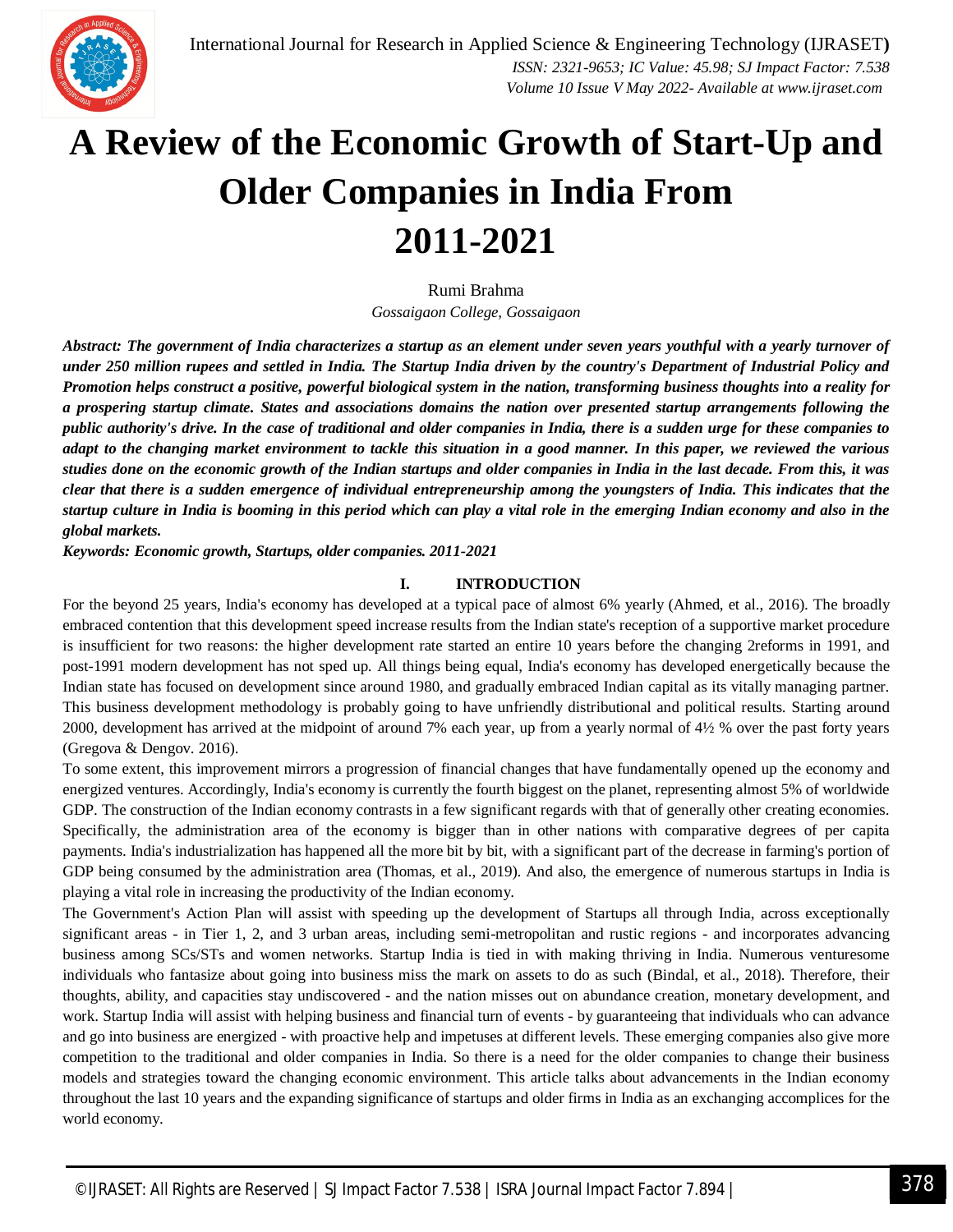

 *ISSN: 2321-9653; IC Value: 45.98; SJ Impact Factor: 7.538 Volume 10 Issue V May 2022- Available at www.ijraset.com*

#### **II. INDIAN ECONOMY IN PRE- AND POST-INDEPENDENCE**

India experienced unprecedented success ever. The total national output of India in the sixteenth century was assessed at around 25.1% of the world economy (Roy & Swamy. 2016). A gauge of India's pre-pioneer economy puts the yearly income of Emperor Akbar's depository in 1600 AD at £17.5 million (as opposed to the whole depository of Great Britain 200 years after the fact in 1800 Advertisement, which totaled £16 million). The total national output of Mughal India in 1600 AD was assessed at around 24.3% of the world economy, the second-biggest on the planet. By this time the Mughal Empire had extended to incorporate right around 90% of South Asia, also, authorized uniform traditions and duty organization framework. In 1700 AD the exchequer of Emperor Aurangzeb detailed a yearly income of more than £100 million. The British East India Company whose political power steadily extended in India from 1757 onwards, utilized tremendous income produced by the areas subject to its authority for buying Indian unrefined substances, flavors, and products (Ratcliff. 2016). Subsequently the ceaseless inflow of bullion that used to come into India because of unfamiliar exchange halted by and large. The Colonial government involved land income for taking up arms in India and Europe leaving little for the advancement of India. With limited ability to focus 80 years (1780-1860 AD) under Colonial rule, India changed from being an exporter of handled merchandise for which it got installment in bullion, to being an exporter of unrefined components and a purchaser of fabricated merchandise. All the more explicitly, during the 1750s, for the most part, fine cotton and silk were sent out from India to business sectors in Europe, Asia, and Africa; by the 1850s unrefined components, which mostly comprised of crude cotton, opium, and indigo, represented the vast majority of India's products. The merciless abuse under British pilgrim rule crushed India's economy (Baten. 2016). India's populace was likely to visit starvations, had one of the world's least futures, experienced unavoidable unhealthiest, and was generally uneducated. According to British financial specialist, Angus Maddison India's portion of the world pay went from 27% in 1700 AD (contrasted with Europe's portion of 23%) to 3% in 1950. After India got freedom from pilgrim rule in 1947, the most common way of modifying the economy began. India went for concentrated arranging. The Five Year Plans which effectively changed the recent USSR were made an instrument for advancement. An initiative-year plan for the improvement the of Indian economy came into execution in 1952 (Bode & Jalal.2017). Being generally an agrarian economy, speculations were the ade in production of water system offices, development of dams, and laying foundation. Due significance was given to the foundation of present-day businesses, current logical and innovative establishments, advancement of room, and atomic projects. Be that as it may, notwithstanding all endeavors on the monetary front, the nation didn't create at a fast speed generally because se of the absence of capital arrangement, cold conflict legislative issues, protection consumption, and ascend in populace and deficient framework. From 1951 to 1979, the economy developed at a typical pace of around 3.1 % a year with inconsistent costs or a yearly pace of 1.0 % per capita. During this period, industry developed at a typical pace of 4.5 % a year, contrasted and an early normal of 3.0 % for farming. The pace of development worked on during the 1980s. From FY 1980 to FY 1989, the economy developed at a yearly pace of 5.5 %, or 3.3 % on every capita premise (Balasubramanyam. 2019). Industry developed at a yearly pace of 6.6 % and agribusiness at a pace of 3.6 %. A high pace of speculation was the main consideration in superior monetary development. Speculation went from around 19% of GDP in the mid-1970s to almost 25% in the mid-1980s. Private reserve funds had supported the vast majority of India's speculation, however by the mid-1980s further development in private investment funds was troublesome because they were at that point at a seriously undeniable level. As an outcome, during the last part of the 1980s India depended progressively on acquiring from unfamiliar sources. This pattern prompted an equilibrium of installments emergency in 1990; to get new advances, the public authority had no real option except to consent to additional proportions of financial progression. This obligation to monetary change was reaffirmed by the public authority that came to drive in June 1991 (Cassen. 2016).

#### **III. ECONOMIC LIBERALIZATION**

The rise of India as a significant monetary power on the planet is one such thought". From that point forward economy has advanced massively with GDP advancing at the rate of 6-8% per annum. The GDP (ostensible) has developed from US\$ 267.52 billion in 1992 to US\$ 1.85 trillion in 2012. India is the third biggest economy in the world and has a favored FDI objective. India"s unfamiliar exchange arrived at US\$ 785 billion in 2012. India"s major ventures incorporate data innovation, media communications, materials, synthetic compounds, food handling, steel, transportation hardware, designing merchandise, concrete, mining, oil, and hardware, programming, and drugs. Major agrarian items incorporate rice, wheat, oilseed, cotton, jute, tea, sugarcane, potatoes, steers, sheep, goats, poultry what's more, fish. In 2011-2012, India's best five exchanging accomplices are China, United Arab Emirates, the US, Saudi Arabia, and Switzerland. In this, Sridharan. (2020) have analyzed the development of the working classes in India since the 1980s, to comprehend its suggestions for the course of monetary progression which started in 1991.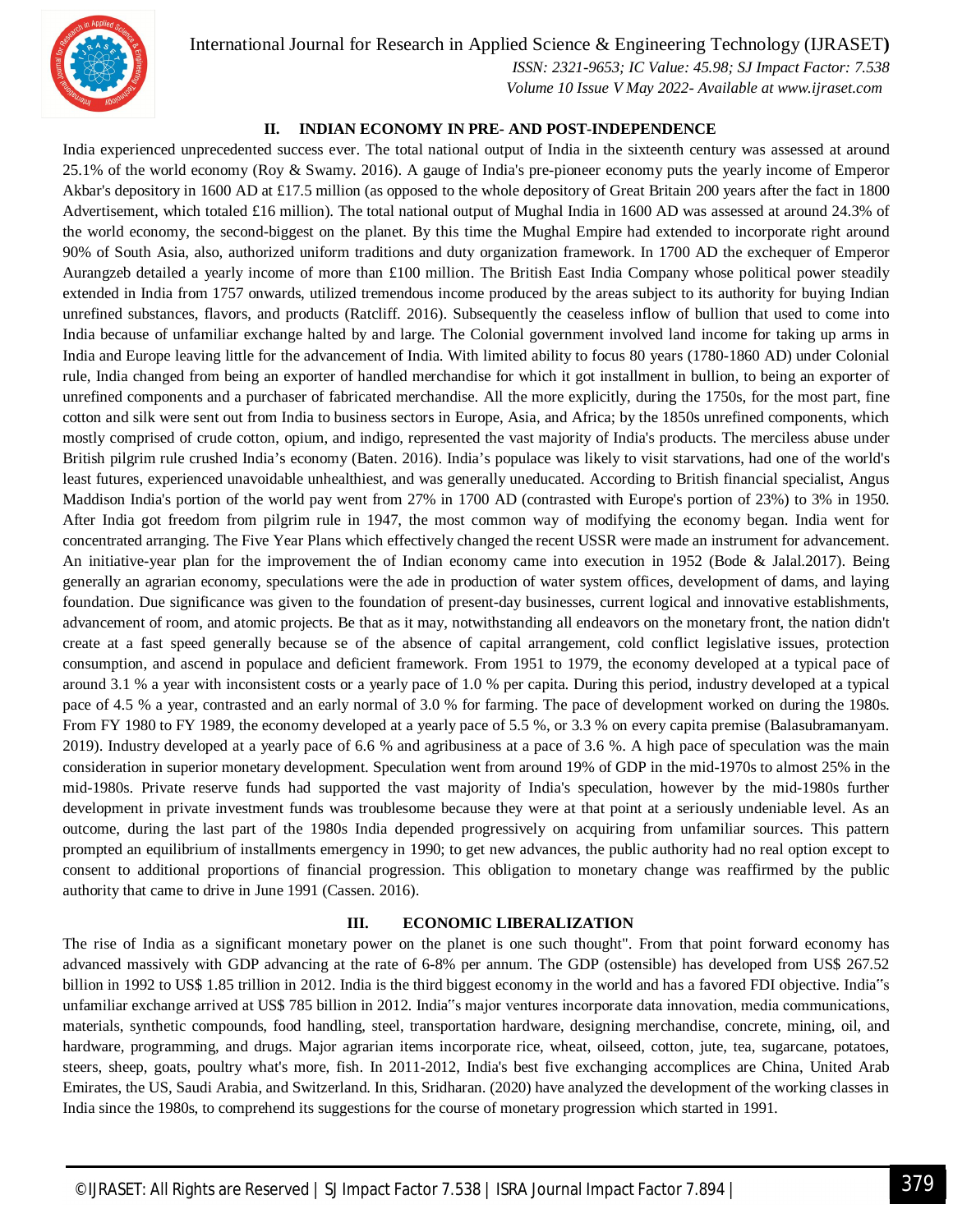

 *ISSN: 2321-9653; IC Value: 45.98; SJ Impact Factor: 7.538 Volume 10 Issue V May 2022- Available at www.ijraset.com*

And he stated that to the extent that the connection between monetary advancement and the working classes was worried, in Bardhan's system, public endeavors were accustomed to conveying support like agreements and occupations, raising political money, and were by and large exposed to lease looking for exercises by the experts. Padhan, et al. (2022) inspected the impacts of unfamiliar capital inflows (i.e., settlement and unfamiliar direct venture) on financial development by controlling defilement, the government's last utilization consumption, and exchange balance over the period from 1995-1996 to 2016-2017. And they have stated that the incorporation of an open economy (i.e., outside capital inflows and exchange balance) significantly affect territorial (homegrown pay) improvement since the inception of monetary changes in the last part of the 1990s in India, while the shut economy boundaries, for example, government consumption is staying a possible giver for development in both homegrown and public turn of events. Rising debasement is generally a danger to the Indian economy, and control of defilement is presently really difficult for an arising economy to support its development and advancement. Li, et al., (2020) contend that an instructive foundation assumes a significant part in molding pioneers' thoughts and convictions, which thus matter for strategy making over the long haul. Utilizing a cross-country information covering 137 nations and locales north of 1960-2005, it was clear that a vigorously sure connection between pioneers instructive achievement and quicker liberal changes, paying little heed to system type. The impacts are more remarkable for pioneers who studied financial aspects, sociology, and innate science. Also, the impacts of instruction appear to be symmetrical to elective channels like hardliner legislative issues, international variables, and popular sentiments. Sharma. (2021) studied the modalities through which the country state has advanced in contemporary fiction and the dynamic of its portrayal. With a particular spotlight on three books distributed over the most recent thirty years, the author states that there will zero in on three manners by which the Indian country state is portrayed in Indian English books after the 1990s. These incorporate the depiction of the neo-liberal state and administration in contemporary fiction, the treatment of human bodies as residents in these books, and the modes wherein sectionalism is depicted.

#### **IV. ADVANCEMENTS IN THE INDIAN ECONOMY**

Over this period, genuine per capita salaries have expanded four-crease. India's portion of worldwide results has multiplied to 7 %, furthermore, it is presently the world's third-biggest economy in buying power equality terms. This development has been essentially determined by a development of the administration's area, rather than the assembling drove development that portrayed the improvement of a large number of India's quickly developing east Asian pioneers. Sharma. (2016) stated in his study that, monetary changes unequivocally occurred in India accordingly to the opening up of the economy to coordinate the country with the worldwide economy. With progressions in innovation, there have been changes in the approach to deals. India, being a fast connector of innovation, and if there should arise an occurrence of IT being a significant base of innovation application is a speed with the ongoing situation of electronic information trades that have taken to online business. In the background of this situation, this paper presents a depiction of the development of internet business, the characterization of internet business, and the effect of ebusiness on the economy. In terms of non-IT sectors, The clothing enterprises' job in approaching perilous natural effects has worldwide consideration. The remediation of material gushing is frequently difficult due to the presence of a wide assortment of contaminations like colors, acids, bases, metal salts, and microorganisms. The utilization of natural reusing strategies is considered to moderate the perilous contaminations from material gushing to decrease ecological contamination, undermining the supportability of living organic entities. Srivastava & Bandhu (2022) have explored the understanding of the new headways and difficulties in biotechnological processes zeroing in on financial and state of the art advances in the treatment of material effluents. Late patterns utilizing coordinated biotechnological approaches and bioprocess designing address key open doors for monetary material emanating from the executives. Also, they stated that Concentrates on cutting edge in-silico and multi-omics (proteomics, genomics, metabolomics) approaches have been featured. A few contextual analyses on squander emanating treatment and it is likewise answered to reuse rehearses in India. Significant regulation and regulations for controlling and it are additionally depicted to control material waste profluent. With the expansion in the populace, food requests additionally increment. In this manner, the exercises of horticulture must be expanded to supply and satisfy expanding needs for the food. The increment of horticultural exercises with illadvised arranging has an unfriendly impact on our environmental variety. Likewise, with the presentation of new techniques, climate contamination is turned into the principal issue that human is confronting today. Sudian, et al., (2020) have studied the benefits and disservices of new inventive farming practices and they're their sequence on the climate to make sense of how a rural framework has been changed from the Vedic time frame to current mechanical cultivating rehearses with new logical development and innovation. And they have concluded that likewise referenced the most recent man-made brainpower that could be utilized in the horticultural field to make the agribusiness savvy and support the climate.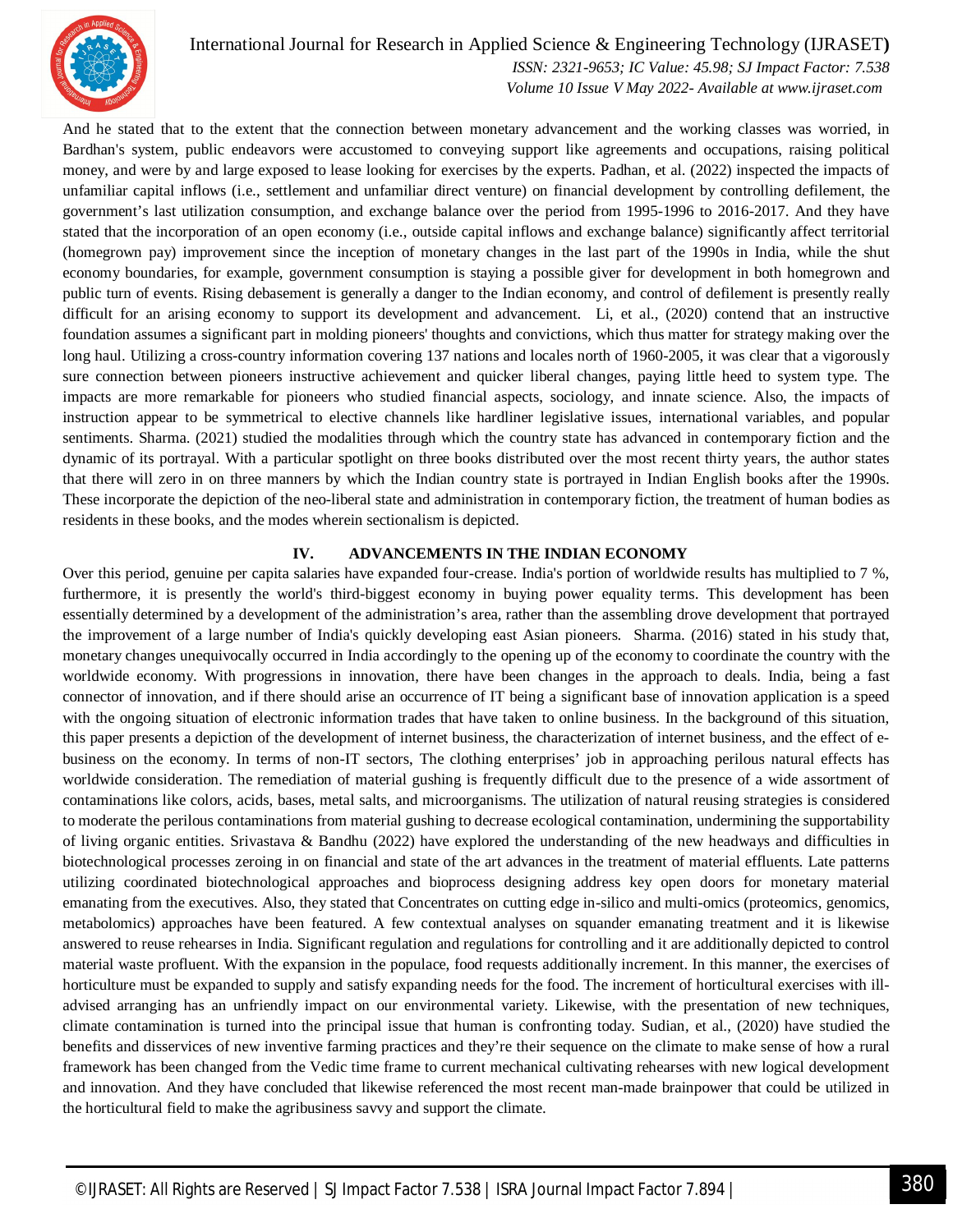

International Journal for Research in Applied Science & Engineering Technology (IJRASET**)**  *ISSN: 2321-9653; IC Value: 45.98; SJ Impact Factor: 7.538*

 *Volume 10 Issue V May 2022- Available at www.ijraset.com*

With such countless created and emerging nations quick to go into the worldwide space race by sending off their special satellites, space progressions have turned into an extremely essential methodology for a country to understand a remarkable monetary development. In this Shah. (2019) have investigated the advantages that space investigation has on the Indian economy involving monetary markers and measurable figures quite far. And he has stated that there will be an inspection of the impacts of room investigation and exploration with unique accentuation on regions critical for India's turn of events - schooling, fisheries, horticulture, and media transmission.

#### **V. THE EMERGENCE OF THE IT INDUSTRY IN INDIA**

Much has been composed on the marvelous ascent of the Indian information technology industry, which is a subset of the more extensive classification of data innovation (IT). The greater part of the clarifications presented for its prosperity has taken monetary, business, or advancement viewpoints. Few have applied a political-economic system to make sense of the ascent of the business or dissect the spatial what's more, formative results of this development, particularly the distributive component of this development on the more extensive society. Moreover, few have scrutinized the certain worldview of improvement cherished in the IT area as far as its suggestions for India's monetary and social advancement. Scholastics have tested the more extensive neoliberal model taken on by many agricultural nations, yet, basic treatment of the IT area has remained inadequate. Therefore, the rapture encompassing programming trade development has been taken to an unreasonable end, specifically, that India's turn of events possibilities lie in administration trades, particularly programming. India has arisen as one of the lean toward Information Technology objections by drawing in significant data innovation-related exercises. Devadas. (2008) made a study to figure out the strength of a few Indian urban areas taking into thought revaluating order and assessment has been done in four levels framework, in light of different variables including framework, ability accessibility, abilities maintenance, access, the cost for most everyday items, political help and personal satisfaction. He stated that there is sufficient motivation to accept that Tier-II urban communities the nation over can likewise become the focuses of this movement. If appropriately taken care of, it tends to be the slim finish of the wedge used to change the Indian urban communities, and if seriously taken care of, the worldwide intensity will be obliterated, yet India will plunge into metropolitan hellfire. Albeit compelling International Human Resource Management during a worldwide task comprises a huge variable in guaranteeing the outcome of an exile task, there has not been a lot of exploration that concentrates on the exile rehearses related to the worldwide conveyance model that has come to be related to worldwide reevaluating. Shah, et al. (2017) studied the exile practices of Emerging Market Multinational Corporations (MNCs) in the Indian IT area, by looking at the encounters of Indian IT laborers shipped off work on global client projects in a western country by utilizing subjective semiorganized interviews with 47 Indian IT exiles from Indian IT MNCs working at client locales in Australia. They observed that there is deficient consideration paid to exile both preceding migration and keeping in mind that specialists are abroad and utilized at client locales. Such human asset inadequacies might be inborn in the worldwide conveyance model that is a significant component of the Indian IT business. Erumban & Das. (2016) studied the wellsprings of financial development in the Indian economy since the 1980s, with a specific spotlight on the job of the ICT (Information and communication technology) sector. The effect of ICT on monetary development is broken down into two primary channels. The immediate commitment of ICT speculation to the total economy and assembling development. And they recommend a rising job of ICT interest in driving total monetary development in India, however to a great extent restricted to the help area. Besides, the economy has not been fruitful in spreading the ICT overflow impact in all cases, subsequently restricting the efficiency gained from ICT use. While we see a further developing efficiency development in ICT utilizing market administrations and their commitment to total efficiency development, the assembling areas fall very behind. To be sure, India's trade arranged ICT area has helped gain productivity improvement in its quickly developing assistance economy, while there is still enormous potential for ICT use in the assembling area.

#### **VI. THE STARTUP CULTURE IN INDIA**

Before jumping into how India developed as a center for new businesses, we ought to initially know what a startup is. A startup is an endeavor or an organization that is begun to give answers for specific issues that have never been replied to or to give improved answers for the ones that are now existing. The word startup is much of the time connected with Silicon Valley in the U.S., which saw the ascent of countless extraordinary new companies like Facebook, Google, and so forth. Nonetheless, presently the elements all over the planet are changing, and that too quickly. New businesses are presently even connected with Shanghai in China and Bangalore in India. Truth be told, India positions third in the worldwide rundown of nations with the biggest startup biological systems, just after the U.S. furthermore, U.K., and it appears as though there is no halting this development.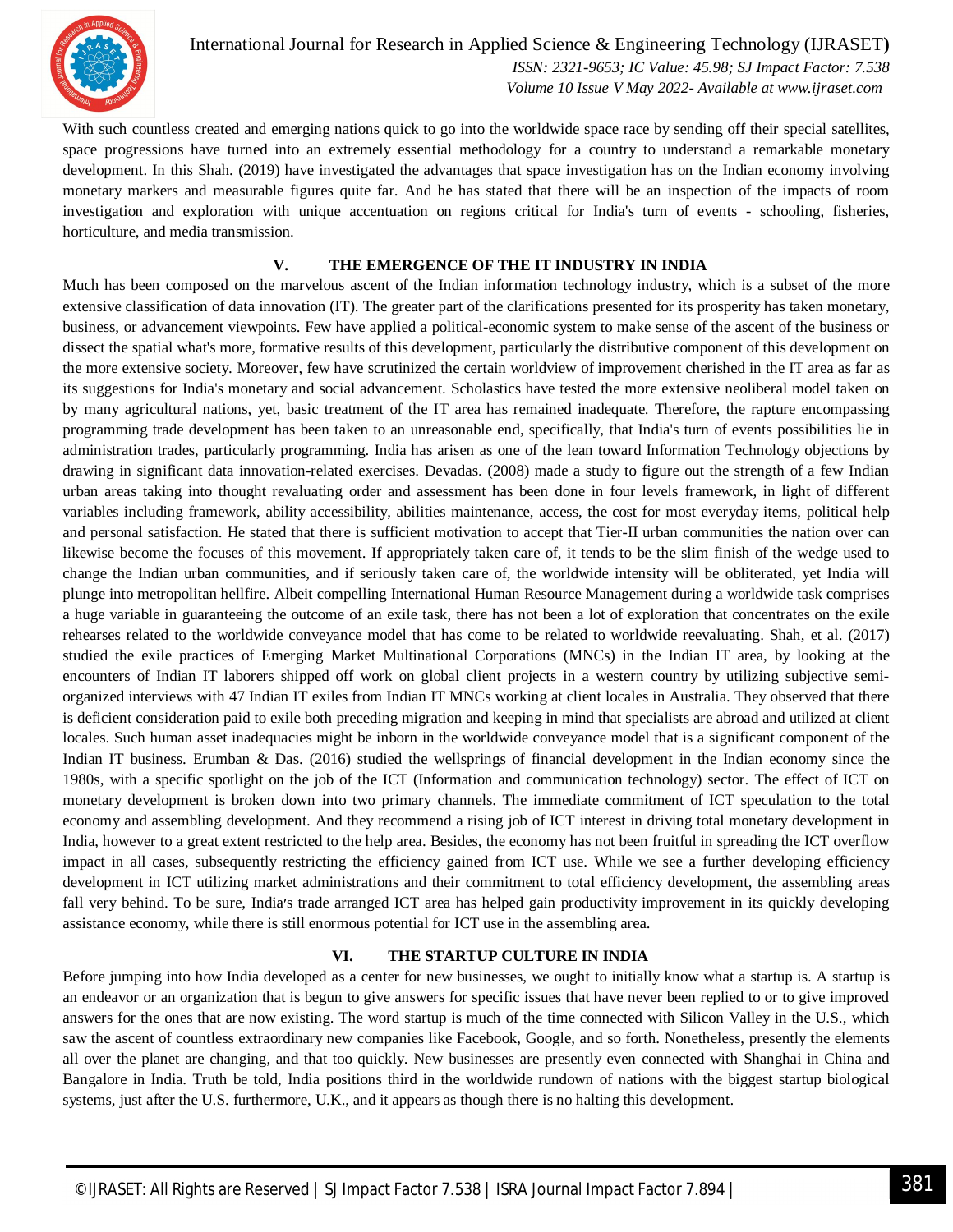

 *ISSN: 2321-9653; IC Value: 45.98; SJ Impact Factor: 7.538 Volume 10 Issue V May 2022- Available at www.ijraset.com*

Our nation kept increases of roughly 1300 new companies in the year 2019, with the figure for the quantity of tech new businesses coming to around 8900-9300. Business and exchange are something that has been in the blood of Indians all through. This is the sort of thing that should be visible in our set of experiences course books also. Nonetheless, there are sure touchpoints in history that truly helped in speeding up the startup development. Thus, assuming we attempt to diagram an unpleasant course of events of when did this development truly start, we could presumably say that a significant defining moment would have been during the 1980s. This was when Rajiv Gandhi, the then Prime Minister, presented the Liberalization of the Computer Industry, and it was during the 1980s that N.A.S.S.C.O.M. was additionally sent off. This truly prompted the development of advanced business in India. Jain. (2016) studied the development and possibilities of Startup frameworks in India. He stated that India is a growing south Asian country. It is the most crowded and seventh biggest country by region. A huge populace infers a huge forthcoming business sector in India and places more tension for work in the country. In the current ten years, India has attempted a fundamental shift towards startup inviting arrangements and a climate that welcomes businesses. India is a populated nation having to expand requests which are putting a serious climate constraining the making of imaginative frameworks. One of these frameworks is a Startup environment. Advancing cutting-edge business is broadly acknowledged as an impetus for monetary development, yet all the same outside of created nations, there has been close to nothing free appraisal of these arrangements. Utilizing a complete arrangement of information sources, Tiwari, et al., (2021) evaluated the "Startup India" program sent off in 2016. They observe that Startup India has had a positive sway in diminishing territorial innovative incongruities however, has been less fruitful in giving monetary support through its asset of assets for new companies. Besides, the arrangement has neglected to perceive and address the under-portrayal of underestimated station gatherings and women's business people in the Indian fire-up biological system. India is a nation of numerous extraordinary legends that were well known all around the world as a result of their work, sharp psyche, and high expertise. Rani. (2017) made a study on the Start-up India conspire, potential open doors accessible under this plan as well as difficulties that might need to be confronted and ideas to conquer the difficulties to make the Start-up India program effective. She stated that adolescents in India are extremely capable, highly talented, and brimming with imaginative thoughts. In any case, they don't get an open door because of the absence of strong help and legitimate direction in the right course. This program is a beginning begin to empower Startups through monetary help with the goal that they can involve their inventive the ought in the right bearing. There are enormous open doors for Start-up business visionaries in India. The key regions are Like Textile, Media, Health Sector, Event Planner, Tourism, Automobile, and so forth. So there are different open doors where business people startups their Startups. However, alongside open doors, there are a few difficulties additionally that startup business people might need to confront like Infrastructure Deficit in India, Risk Factors and Right Talent Acquisition, and so forth. Regardless of these difficulties, the Government also Startup business visionaries ought to need to cooperate to confront these difficulties and make this program powerful.

#### **VII. OPPORTUNITIES AND CHALLENGES FOR THE INDIAN ECONOMY**

Gandhi, et al., (2019) stated in their study that, after an event that was as yet intense in 2015, the nation's young and sprouting finance managers got a temperament lift when the Prime Minister of India affirmed on January 16, 2016, the Start-up India, Standup India system, improving on necessities and facilitating charge regulations. Based on the huge numbers, a considerable lot of the great new companies have proactively had an extraordinary beginning to the year. Three weeks into 2016, nearly \$300 million has previously been spent on the nation's new companies. ShopClues stood out as truly newsworthy fourteen days prior as, after its new speculation drive, it joined the sought-after unicorn bunch and is currently worth \$1.1 billion. As of now, work searchers are done running for corporate positions and need a situation at the beginning upmarket. Youthful ability is progressively entering the pioneering adventures that bring forth imaginative new businesses, alongside gigantic it being raised to finance adjusts. Even though commercial centers will more often than not keep on being the greatest cash spinner, other web-based business portions, like webbased food merchants, lodging reservations, inns, transportation, and so on, do appear to grow. Notwithstanding, no single player is by all accounts responsible for any business. With sufficient space to help numerous players, all ventures are inviting further new companies from supermarkets to extravagance. Korreck. (2019) stated in his study that, throughout recent many years, more new businesses arose in India and the related biological system has grown progressively. Subsequently, support has expanded in many aspects: office space and foundation, business support concerning coaching and systems administration, as well as the accessibility of monetary capital. There is discernible positive thinking that the biological system will keep on developing. By the by, Indian new businesses face critical difficulties. Conquering such obstacles will require endeavors of all partners, for example, the biological system entertainers, legislative specialists, also as the new companies themselves. Likewise, changes in the more extensive social milieu would be useful to support individuals facing challenges and potentially create significant arrangements.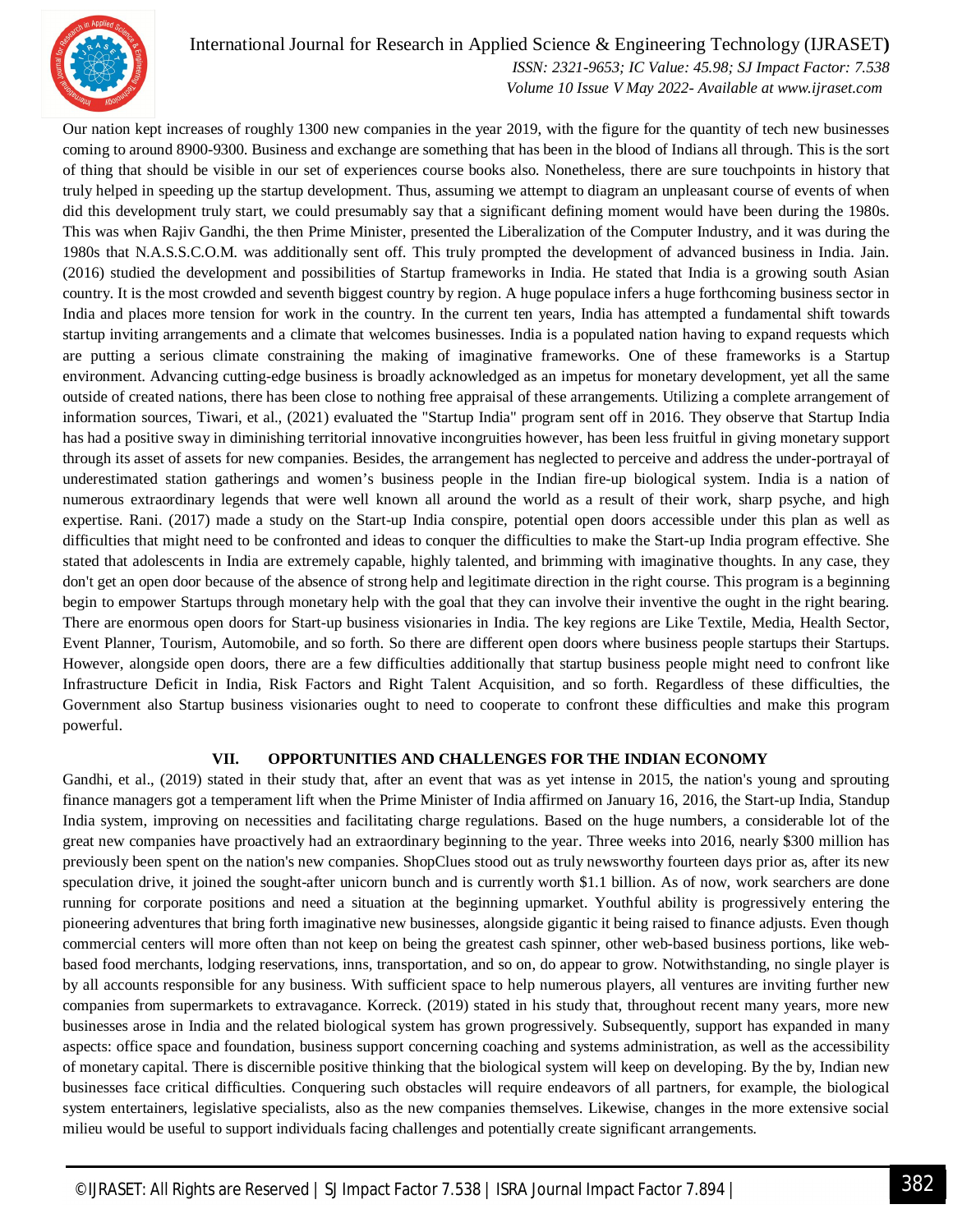

 *ISSN: 2321-9653; IC Value: 45.98; SJ Impact Factor: 7.538 Volume 10 Issue V May 2022- Available at www.ijraset.com*

Kurode, et al., (2016) stated in their study that a startup is conceptualizing a decent business thought into a powerful plan of action and executing something similar with the utilization of pioneering abilities. New companies are progressively arising in and around India over the last 10 years. New businesses are generally looked having enormous development potential. However, other than this, a business visionary needs to confront gigantic difficulties to change that business thought into a benefit-making organization. Among different difficulties, there are not many exceptionally basic difficulties engaged with the executives of new companies. Sarkar. (2016) stated in his study that, as per the most recent Asia Pacific Human Development Report, India is confronting a serious shortage of occupation market; development in joblessness among youthful alumni and it will keep going for the next 35 years. As per Labor Ministry information, around 1 million individuals enter the labor force in India consistently. To kill this shortage of occupation market, our own Honorable Prime Minister Dr. Narendra Modi, reported on the fifteenth August 2015, "Begin-Up India, Stand Up India" to advance Bank Financing for new businesses and proposition motivations to flaunt business and occupation creation. Manshani & Dubey. (2017) stated in their study that, one might say that today India is in a superior position, wherein women's investment in the field of business is expanding at an impressive rate. Fire up India by the Prime Minister of India has brought loads of inspiration among the lady's business visionaries in India. Endeavors are being taken by the government for correspondence of chance in all circles to the Indian women, and regulations ensured equivalent freedoms of investment in instruction and work were established. Presently, it's aged significantly accept that women become business visionaries on account of push factors such as husband neediness', passing and need for extra pay, and so forth, but since chance-taking capacity, imaginative reasoning, and need for accomplishment as the central point for women to become business visionaries. At this stage, viable advances are required to have been taken for enterprising mindfulness, direction, and ability improvement programs for women. It is to be seen that things have changed emphatically, and presently women are not one-sided on an orientation premise and everyone likes them similarly as another prime supporter.

#### **VIII. CONCLUSION**

By reviewing the various research papers and observing the Indian economy's various markets it was clear that the financial framework was overwhelmed with liquidity, prompting financial backers to swarm developing business sectors like India, where they ordinarily get exceptional yield on ventures. Private market ventures, similarly to open market speculations, consequently, got a lift in India beginning around 2020. VC Circle in December, detailed that all unicorns of 2021, set up, had raised more than \$12.7 billion. Numerous new businesses and particularly trendy innovation organizations likewise got recorded on the stock trades during the year. In April-November 2021, ₹89,066 crores were raised using 75 IPOs, a lot higher than in whatever year in the last 10 years, and Their numbers are on the ascent and they are currently being generally perceived as significant motors for development and occupations age. Through the advancement and versatile innovation, new businesses can produce effective arrangements, and in this way go about as vehicles for the financial turn of events and change. The Indian startup environment has developed powerfully throughout recent many years. Some fruitful exits happened in the last part of the 2000s and over the most recent decade, the number of new businesses expanded quickly and more help has opened up in all aspects.

#### **REFERENCES**

- [1] Ahmed, S., Mahmood, A., Hasan, A., Sidhu, G. A. S., & Butt, M. F. U. (2016). A comparative review of China, India and Pakistan renewable energy sectors and sharing opportunities. Renewable and sustainable Energy reviews, 57, 216-225.
- [2] Gregova, E., & Dengov, V. V. (2016). Startups importance for the successful development of the Slovak economy. In 16th International Scientific Conference on Globalization and its Socio-Economic Consequences (pp. 505-514). EDIS-Zilina University publisher.
- [3] Thomas, A., Passaro, R., & Quinto, I. (2019). Developing entrepreneurship in digital economy: The ecosystem strategy for startups growth. In Strategy and Behaviors in the Digital Economy. IntechOpen.
- [4] Bindal, M., Gupta, B., & Dubey, S. (2018). Role of startups on Indian economy. International Journal of Engineering and Management Research (IJEMR), 8(5), 142-145.
- [5] Roy, T., & Swamy, A. V. (2016). Law and the economy in colonial India. In Law and the Economy in Colonial India. University of Chicago Press.
- [6] Ratcliff, J. (2016). The East India Company, the Company's museum, and the political economy of natural history in the early nineteenth century. Isis, 107(3), 495-517.
- [7] Baten, J. (Ed.). (2016). A history of the global economy. Cambridge University Press.
- [8] Bose, S., & Jalal, A. (2017). Modern South Asia: history, culture, political economy. Routledge.
- [9] Balasubramanyam, V. N. (2019). The economy of India. Routledge.
- [10] Cassen, R. (2016). India: population, economy, society. Springer.
- [11] Sridharan, E. (2020). The growth and sectoral composition of India's middle classes: Their impact on the politics of economic liberalization. In Elite and Everyman (pp. 27-57). Routledge India.
- [12] Padhan, H., Behera, D. K., Sahu, S. K., & Dash, U. (2022). Does Corruption Hinderance Economic Growth Despite Surge of Remittance and Capital Inflows Since Economic Liberalization in an Emerging Economy, India. Journal of the Knowledge Economy, 1-24.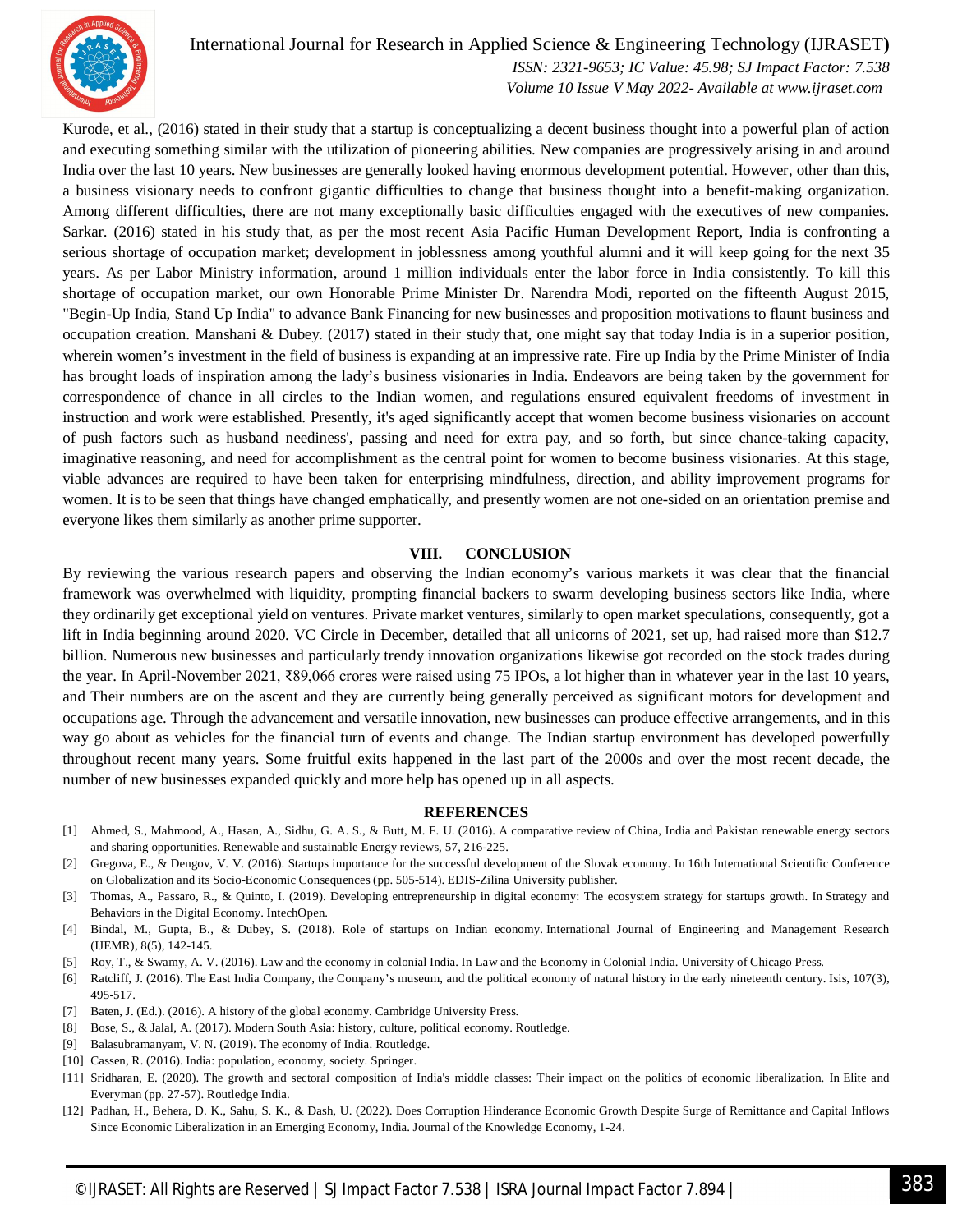

 *ISSN: 2321-9653; IC Value: 45.98; SJ Impact Factor: 7.538*

 *Volume 10 Issue V May 2022- Available at www.ijraset.com*

- [13] Li, J., Xi, T., & Yao, Y. (2020). Empowering knowledge: Political leaders, education, and economic liberalization. European Journal of Political Economy, 61, 101823.
- [14] Sharma, P. (2021). The Nation-state and the Indian English Novel in the Aftermath of Economic Liberalization in India. Journal of Comparative Literature and Aesthetics, 44(2), 125-135.
- [15] Sharma, R. (2016). E-Commerce: An Analytical Study on Its Spread and Impact on Indian Economy. Productivity, 56(4), 338.
- [16] Srivastava, A., & Bandhu, S. (2022). Biotechnological advancements and challenges in textile effluents management for a sustainable bioeconomy: Indian case studies. Case Studies in Chemical and Environmental Engineering, 100186.
- [17] Sufian, A., Chandra, U., Das, S., & Chettri, D. (2020). Advancements in Agriculture Strategies and Environmental Impact: A Review. Available at SSRN 3516438.
- [18] Shah, V. (2019). The Impact of Further Astronomical Exploration on the Indian Economy. The Arthniti, 85-89.
- [19] DEVADAS, D. EMERGENCE OF INFORMATION TECHNOLOGY INDUSTRY IN INDIAN CITIES. REFEREED JOURNAL OF ITPI, 66.
- [20] Shah, D., Russell, B., & Wilkinson, A. (2017). Opportunity and opportunism: The expatriation practices of Indian information technology multinational corporations. Journal of International Management, 23(2), 139-150.
- [21] Erumban, A. A., & Das, D. K. (2016). Information and communication technology and economic growth in India. Telecommunications Policy, 40(5), 412-431.
- [22] Jain, S. (2016). Growth of startup ecosystems in India. International Journal of Applied Research, 2(12), 152-154.
- [23] Tiwari, A., Hogan, T., & O'Gorman, C. (2021). The good, the bad, and the ugly of 'Startup India'a review of India's entrepreneurship policy. Economic & Political Weekly (EPW), 56(50), 45-52.
- [24] Rani, M. A. (2017). Startup India: Opportunities & challenges "Start up India stand up India". ACADEMICIA: An International Multidisciplinary Research Journal, 7(1), 104-113.
- [25] Gandhi, D., Batra, N. K., & Gupta, T. (2019). Startup India: Opportunities and challenges. Invertis Journal of Management, 11(2), 97-104.
- [26] Korreck, S. (2019). The Indian startup ecosystem: Drivers, challenges and pillars of support. ORF Occasional Paper, (210).
- [27] Kurode, T., Kurode, A. V., & Moitra, K. (2016). A study of critical challenges in startup management. Available at SSRN 3348534.
- [28] Sarkar, A. (2016). Startup India-A New Paradigm for Young Entrepreneurs (A Conceptual Study). Available at SSRN 2835322.
- [29] Manshani, S., & Dubey, A. (2017). Startup women in startup India: A study of women entrepreneurs in India. International Journal of Business Management (IJBGM), 6(4), 91-100.